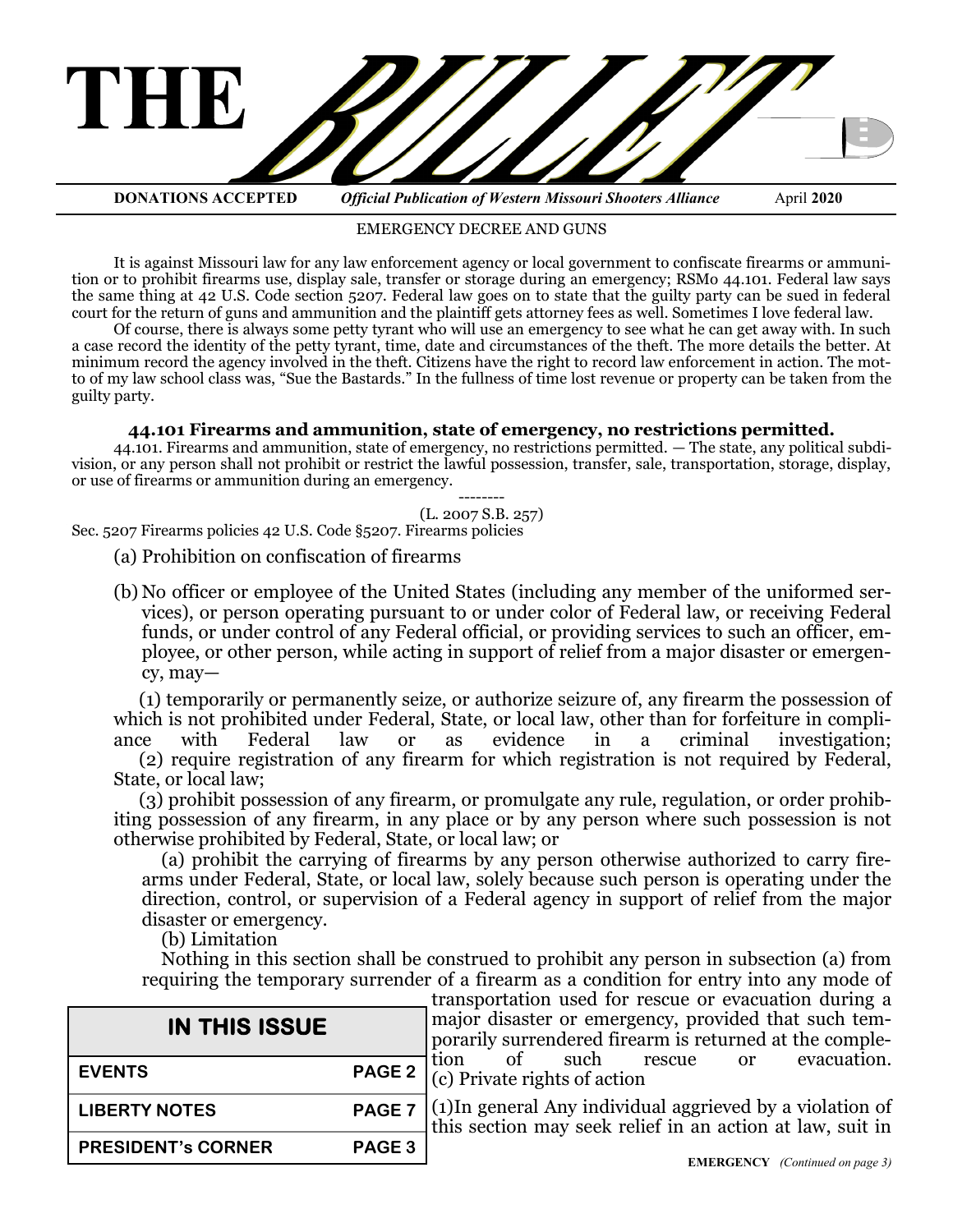### *PAGE 2 THE BULLET*



*...dedicated to the restoration of the inalienable right to keep and bear arms as guaranteed by the 2nd Amendment*

*The Alliance is a regionally-based, grass-roots organization that seeks to:*

- *1. Counter the designs of malicious legislators.*
- *2. Confront the media's twisted portrayals of gun rights issues.*
- *3. Politicize and activate gun owners in defense of their rights.*
- *4. Acquaint the public with the true nature of the Second Amendment.*
- *5. Network with other pro-gun groups to coordinate local, state and national strategies.*
- *6. Train people in basic firearm safety and handgun defense.*
- *7. Sponsor and support pro-gun legislation*
- *8. Make politicians aware that gun owners are awakening from their accustomed apathy and*

 *WILL TOLERATE NO FURTHER EROSION OF THEIR FREEDOMS*

### **BOARD OF DIRECTORS**

*Kevin Jamison, President John Kurtz, Board Member Bill Bland, Recording Sec. &*<br>*Membership Coordinator* 

### **OFFICERS: BOARD MEMBERS:**

*Carl Smart, V-P Kim Marchant-Lucas, Board Member Membership Coordinator Roger Thomas, Board Member Bob Hanson, Treasurer Bill Shelley, Gun Show Director* 

### **EX-OFFICIO:**

*Richard Hime, Corporate Secretary Paul Allen, Gun Show Coordinator Gary Davis, Newsletter Coordinator*

### **CONTACT:**

- •
- *Business correspondence - WMSA, P O Box 11144, Kansas City, MO 64119*
- •*Editorial correspondence - E-mail to: Bob.WMSA@gmail.com*
- •
- *WMSA Hotline/Fax - (877) 333-WMSA (9672)*
	-
- *Web page - www.wmsa.net*



**DISCLAIMERS:**  *The opinions expressed herein do not necessarily reflect the opinions of the Board of Directors, Officers or the Western Missouri Shooters Alliance.*

*The writer, editor and others contributing to this publication are neither engaging in terrorist conspiracy nor advocating acts of violence against the government of the United States. Statements are presented to stimulate political discussion in real or hypothetical contexts pursued in the spirit of free inquiry.*

*All material contained herein is copyright © 2019 WMSA and may be reprinted unless otherwise specified, with attribution to this publication, author, and date of issue.*

**COMING EVENTS**

**• • • WMSA** 

**General Membership Meeting 7:00 PM May 26, 2020**

July 28, 2020 Sept. 22, 2020 Npv. 24, 2020 Bass Pro Conservation Room Independence, MO

• • •

MVACA **Missouri Valley Arms Collectors Assn. July 25-26, 2020**

KCI Expo Center Kansas City, MO • •

**R. K. Shows** *KCI Expo Center* None scheduled

• • •

**Lake Lotawana Gun & Knife Show April 4-5, 2020** 29709 E Alley Rd. Lake Lotawana, MO

**WANENMACHER'S** TULSA ARMS SHOW **Cancelled**

Nov. 14-15, 2020 EXPO CENTER-EXPO SQUARE (TULSA FAIRGROUNDS) TULSA, OKLAHOMA

• • •

**American Legion Gun & Knife Show April 25-26, 2020**

16701 E. 40 Highway Independence, MO

• • • *Call 877-333-WMSA or check the web site www.wmsa.net*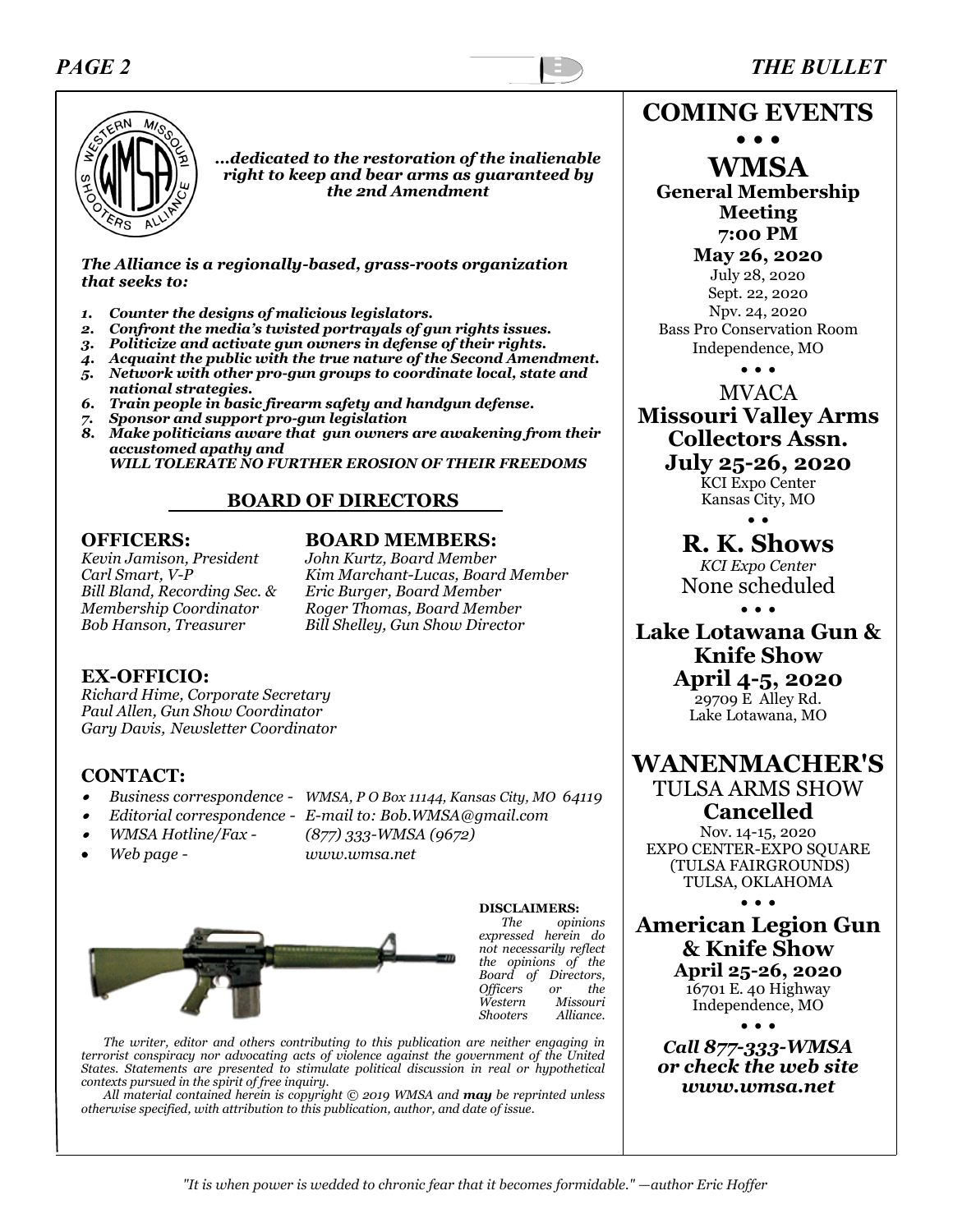#### **EMERGENCY** *(Continued from page 1)*

equity, or other proper proceeding for redress against any person who subjects such individual, or causes such individual to be subjected, to the deprivation of any of the rights, privileges, or immunities secured by this section.

#### (2) Remedies

In addition to any existing remedy in law or equity, under any law, an individual aggrieved by the seizure or confiscation of a firearm in violation of this section may bring an action for return of such firearm in the United States district court in the district in which that individual resides or in which such firearm may be found.

#### (3) Attorney fees

In any action or proceeding to enforce this section, the court shall award the prevailing party, other than the United States, a reasonable attorney's fee as part of the costs.

(Pub. L. 93–288, title VII, §706, as added Pub. L. 109–295, title V, §557, Oct. 4, 2006, 120 Stat. 1391.Top of Form

### **PRESIDENT'S CORNER**

#### ANTAGONIZED *K. L. Jamison*

It is wonderful that anti-gun rights groups have public events. There is nothing like hearing nonsense, fantasies, insults, misinformation and outright lies to stir the blood and dedicate the mind. It antagonized me.

The National African American Gun Association invited me to come with them to a American Public Square presentation on preemption laws. This sounds dull but these laws prevent local laws from being more restrictive than state laws. They are primarily employed in conjunction with gun laws. Gun laws were the focus of the presentation. The panel was chaired by a Professor from UMKC School of Law who formerly worked for the Brady Center (to take our guns). There was a legislator from Topeka, a sociologist involved in adult abuse, a lady from the Gifford's Group (to take our guns) and Mayor Lucas of Kansas City. Coincidentally none of them was in favor of gun rights or preemption laws.

The sociologist said that males who have shot their wives or girlfriends have said that they would not have done so if a gun was not available. They would have us believe this self-serving statement. Of course, they told them what they wanted to hear. The last thing a criminal will do is take responsibility for his own actions.

Mayor Lucas spoke of a meeting of the mayors of Missouri's major cities. The mayors were in despair of overcoming Missouri's preemption law. Mayor Lucas said that it was written to prevent them from overcoming it. I'm sure that he is right. Major Lucas claimed not to be deterred and examined the law closely (he is a lawyer).

Missouri's Preemption Law is at RSMo 21.750. It says that local government cannot pass gun laws unless they conform exactly to RSMo 571.010 to .070. These sections encompass Missouri's firearm crimes. These sections include a statute prohibiting carrying firearms into federal buildings. It should be noted that the concealed carry law at RSMo 571.107 prohibits carrying a firearm where it is prohibited by federal law. Federal law prohibits juveniles and persons convicted of misdemeanor or felony adult abuse from possessing guns. This, said the Mayor, allows the City to pass an ordinance prohibiting juveniles and persons convicted of adult abuse from possessing guns. This is sloppy legal thinking.

The Mayor should realize he has two problems with this theory. First, it relies on the Missouri legislature to give him jurisdiction over federal property. This is a little like the Missouri legislature giving him jurisdiction over Topeka. The legislature cannot give what it does not have. There are occasions which the federal government shares jurisdiction, none apply to guns.

Second, the statutes allow jurisdiction over federal **property.** The Mayor uses this as justification for jurisdiction over classes of **people.** People and property are always treated differently. Having jurisdiction over property does not give jurisdiction over people who are not on the property. The Mayor's pet ordinances are invalid.

We do not encourage unsupervised juveniles to possess guns. We do not want persons convicted of adult abuse to have guns. The danger of the Mayor's "reasoning" is that similar sloppy legal thinking will claim legal authority for doing whatever the anti-gun rights crowd wants. I have had clients like this. They have tunnel vision of the law and insist that the law says something that is opposite to a complete reading of the law. As in the Mayor's case there is no convincing them otherwise.

The Mayor said that he supported the Second Amendment. The representative of the Gifford's Group nodded enthusiastically. This was the most antagonizing part of the presentation. They claim to support the Second Amend-

**PRESIDENT** *(Continued on page 4)*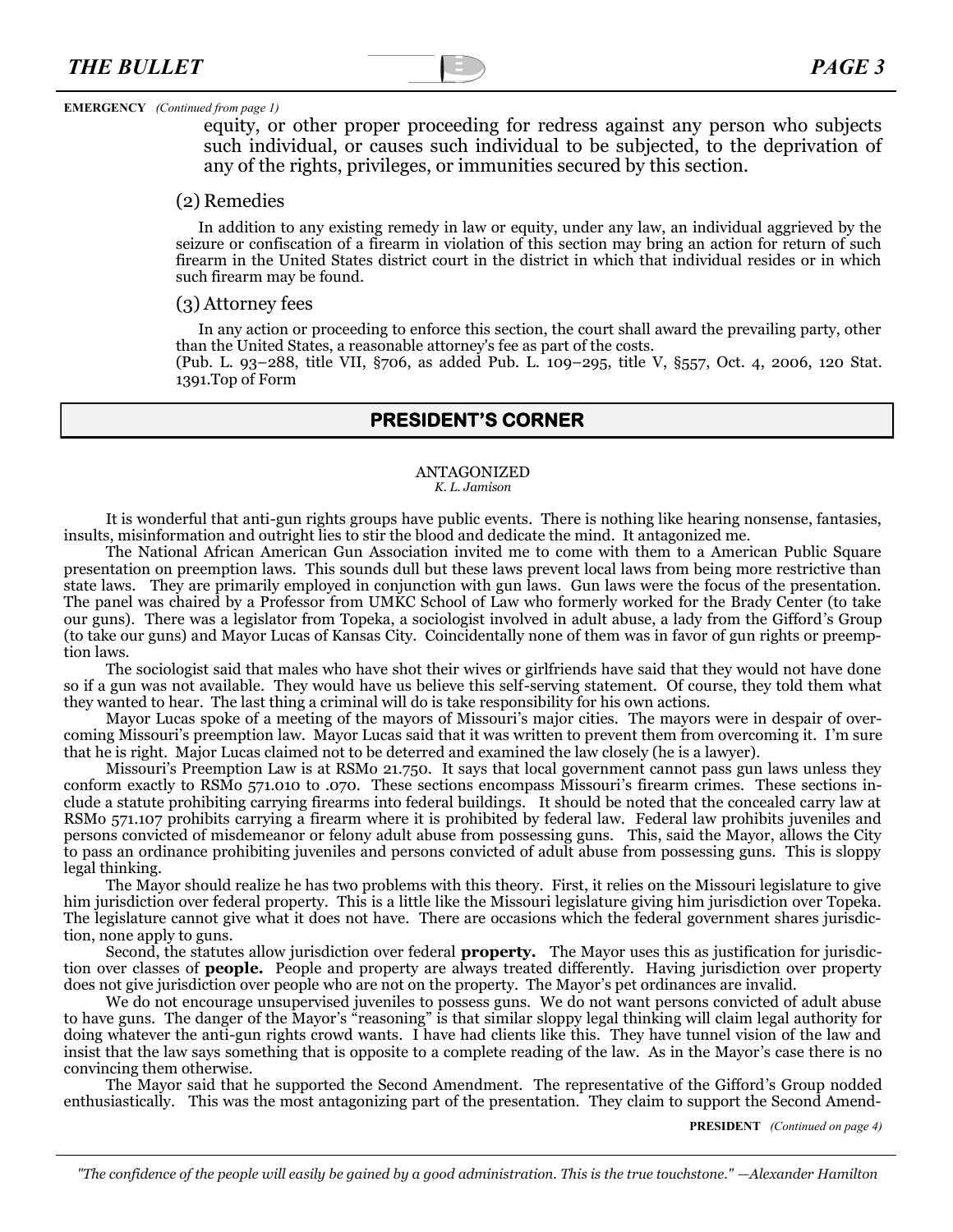#### **PRESIDENT** *(Continued from page 3)*

ment but their every action is against gun rights. This leads to the question they must be asked at every opportunity, "Exactly what do you think the Second Amendment means?"

I thank-you for the honor of being your president.

#### **Sen. Daines Introduces Bill to Update Federal Protections for Lawful Transport of Unloaded Guns**

Sen. Steve Daines (R-MT) [introduced a bill late last year](https://www.daines.senate.gov/news/press-releases/daines-introduces-bill-to-protect-2nd-amendment-law-abiding-gun-owners) that would reestablish the rule of law for people traveling with firearms in the New York City Metropolitan area. Traveling with a lawfully-owned pistol can get you arrested at airports in New York and New Jersey. This happens so often that local "gun lawyers" advertise their services on the Internet for unwary out-of-towners who end up in handcuffs for the "crime" of trying to check bags with legally stowed handguns. A [local newspaper recently reported](https://queenseagle.com/all/2020/1/10/hundreds-of-gun-toting-tourists-have-been-arrested-at-nyc-airports) that "483 people … have been arrested for possessing a firearm at JFK and LaGuardia airports since 2014," with 67 such arrests happening in 2019.

These cases, as frequent as they are, rarely make the news. As [the New York Times reported](https://www.nytimes.com/2013/06/10/nyregion/lawful-handguns-departing-for-new-york-but-unlawful-upon-arrival.html), "With the exception of high-profile defendants, most of those arrested remain anonymous after they make a plea deal, as they often do, and their records are sealed."

In 2017, [John Stossel interviewed](https://freebeacon.com/issues/john-stossel-interviews-gun-owners-arrested-traveling-new-york/) a number of people caught up in this dragnet, including one woman who emphasized the paralyzing effect it had on her life. "I could barely function," she said in response to her felony arrest and the threat of years in prison. "I had to get on, like, anxiety medicine. I was throwing up every day."

Legislation was passed all the way back in 1986 to protect travelers who followed simple federal procedures for transporting guns. Under the [Firearm Owners Protection Act \(FOPA\),](https://www.law.cornell.edu/uscode/text/18/926A) travelers who can lawfully possess a firearm under federal law can transport that firearm for lawful purposes – unloaded and not readily accessible – between places where it may be legally possessed and carried. The law is explicitly meant to supersede "any other provision of any law" of any "State or any political subdivision" along the route of travel. In most places throughout America, FOPA has worked exactly as written and intended.

But not in New York and New Jersey, which continue to violate the federal protections by enforcing state requirements for handgun licenses that residents of other states cannot realistically obtain.

Moreover, New York City area airports require airlines to report travelers checking bags with firearms to Port Authority Police. If the firearm is a handgun, and the traveler doesn't have a New York or New Jersey license to possess it, police may seize the gun and arrest the traveler.

To make matters worse, the police are on notice of the federal law. But in New York and New Jersey, they are protected by regional case law that holds FOPA applies only to travelers who are in vehicles (not on foot at airports), that it doesn't allow passengers to handle baggage containing guns during the journey, and that local police have official immunity when violating the law's protections.

The result is that it's basically impossible to travel with a handgun through any New York City area airport. Even if the charges are later dismissed or reduced, the traveler is usually forced to forfeit the firearm and to suffer unjustified indignity, delay, expense, and stress.

Sen. Daines's seeks to change all this with the [Lawful Interstate Transportation of Firearms Act.](https://www.daines.senate.gov/imo/media/doc/SIL19D13.pdf) This legislation would clarify that FOPA covers travelers throughout the country, whether or not they are in a vehicle and during activities incident to travel, including overnight lodging and stops for food, fuel, maintenance, and emergencies. It would also explicitly incorporate ammunition and detachable magazines into the law's protections, provided they are not loaded into the firearm.

Most importantly, the act would give FOPA teeth by prohibiting arrest for those complying with its terms and by allowing travelers whose rights were violated to seek redress in court and to collect costs, attorney's fees and other appropriate relief. It would also protect the due process rights of accused travelers by requiring a state or local jurisdiction seeking to enforce its gun control regulations against an otherwise law-abiding traveler to prove the person was not complying with FOPA's conditions.

The lawlessness in New York and New Jersey has gone on far too long. As NRA-ILA Executive Director Jason Ouimet said, "On behalf of the NRA's five million members, we thank Senator Daines for having the legislative courage to stand and fight against local bullies who were hoping to suppress our Second Amendment rights."

| <b>LAFAYETTE GUN CLUB</b><br>Higginsville, MO<br>IHMSA-USPSA/IPSC-SASS | <b>KEVIN L. JAMISON</b><br>Attorney at Law                                                                                                                      |
|------------------------------------------------------------------------|-----------------------------------------------------------------------------------------------------------------------------------------------------------------|
| <b>Sporting Clays</b><br>Match & Membership info<br>www.lgconline.org  | 2614 NE 56th Terrace<br>OFFICE: 816-455-2669<br>GLADSTONE, MO 64119<br>RES: 816-453-2376<br>KLJamisonLaw.com<br>FAX: 816-413-0696<br>KLJamisonLaw@earthlink.net |

*"To restore ... harmony ... to render us again one people acting as one nation should be the object of every man really a patriot." —Thomas Jefferson*

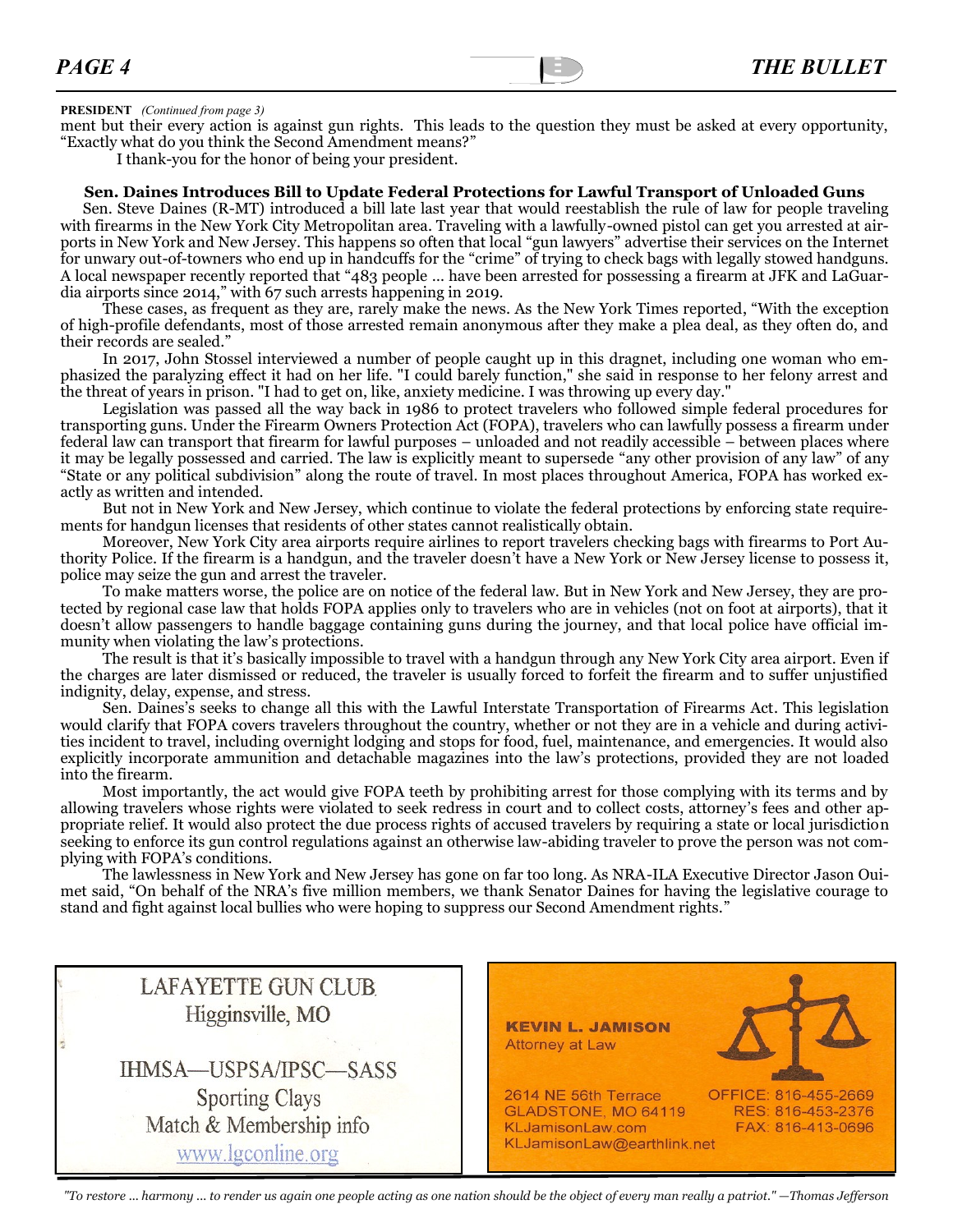### **LIBERTY NOTES**

*By Kevin L. Jamison*

It is a Good Day for Liberty.

The US Concealed Carry Association expo for the weekend of 20 March, 2020 has been canceled. They anticipate rescheduling.

The NRA Convention in April has been canceled. They intend to reschedule. Under the NRA's articles of incorporation, it must have a members meeting annually so I expect it to be rescheduled.

The Missouri Sport Shooting Association annual dinner and meeting has been canceled. It also must have an annual members meeting, and elections are scheduled for the annual meeting. It intends to reschedule.

Rally Day has been canceled. We are unsure that it can be rescheduled before the end of the session. Gun rights supporters are encouraged to write to their legislators supporting Missouri's preemption law and opposing "red flag" laws.

The RK Gun Show for 28-9 March is cancelled. The Kansas City ban on gatherings of 50 or more people would be violated before the doors opened.

Bass Pro has canceled meetings, including the WMSA General Membership meeting. It could not be helped, and I do not blame them. We will continue in May.

Of course, these cancellations are due to the corona virus. The same government that tells us we must cancel events of 10 or more people tells us not to panic. You can let Wall Street panic for you.

The Lake Lottawana Gun Club still has their gun show scheduled for 4-5 April, 2020. The club gives away a round of skeet with every ticket. I hate skeet; every time I shoot at them, they move.

I shot a skeet once. It tasted terrible.

There has been a rush on guns and ammunition. Every movie about an epidemic shows a breakdown in law and order; some increase is to be expected. However, Champaign Illinois has used the epidemic to ban the sale of guns and ammunition. In the political climate this year it does not take very much of that to cause a run on the gun stores. Some Asian-Americans were afraid of being blamed for the virus. Any reason for a first-time gun owner helps us. Embrace these people—at a six foot distance. Then there was a first time AR-15 buyer. He said he was buying the rifle to protect his toilet paper. If this continues there will be shortages. There have been some rumors that the ammunition factories have shut down to avoid the virus. If true, this could mean a lean summer for cartridges.

Joseph Palmer wore a long flowing beard in Massachusetts in the 1830's. This was considered socially unacceptable and even blasphemous at the time. Two men tried to forcibly shave him. He drew his pocket knife and slashed back. They retreated to the sheriff and complained that Palmer had attacked them. They told their story first and he was convicted. He still wore his beard for the rest of his life. My hero.

A movie called "The Hunt" was briefly scheduled for release last year. It concerned a group of liberals hunting and killing conservatives. There was some outrage from conservatives. The producers attributed this outrage to recent mass murders and were astonished that we did not get the joke. It is coming out this year with a different ad campaign. A century ago there was a short story called "The Most Dangerous Game." It concerned a hunter who grew bored with hunting animals and took to hunting men on his island. It is a great story and became a movie. The theme is repeated in a number of movies and TV shows. Now this movie. I will withhold judgement until I see the movie. This may take some time; movie theaters are closed.

Last October WMSA Vice President Carl Smart spoke to Kansas City Mayor Lucas. He advised him to read "Bleeding Out" as a guide to reducing the murder rate. The book advises removing the violent persons in a community. This would seem obvious. The Mayor has made reduction of the murder rate a priority of his administration. In March Carl saw the Mayor again; he had not read the book. If the solution does not involve banning guns he is not interested.

The Democratic nomination seems to have come down to Joe Biden and Bernie Sanders. It seems so but Hillary Clinton has hinted that she is willing to appear at the convention and descend from the rafters proclaiming, "I'll be your President!" Anything can happen.

A pistol was found in the Metropolitan Correctional Center in Manhattan N.Y. It was not found in the possession of the guards. It was smuggled in for the use of an inmate. This is supposed to be one of the most secure prisons in America. Supposedly it is one of America's most "gun free" zones. The anti-gun rights crowd cannot explain how a gun got into such a gun free zone. They will change the subject. Do not let them. I have noticed that when refuted or talked into a corner the usual suspects change the subject. Do not bite the new argument. Insist that it means they have conceded the previous point.

In January both parties raised money through impeachment proceedings. That seemed helpful so we are trying the same. So, if you would like to impeach me, send your donation to WMSA PO Box 11144 Kansas City Mo 64119. If you don't want to impeach me send your donations to the same place. Let's get this sad duty on the road!

I remember hearing the government say that a 3 day reserve of food and essentials would be plenty. After that FEMA would be operational. It was the government so I doubled that. It assumed FEMA would save us so I tripled that. I did not factor in a national emergency. I did not factor in panic buying. Still, supply chains are not cut and

**LIBERTY** *(Continued on page 6)*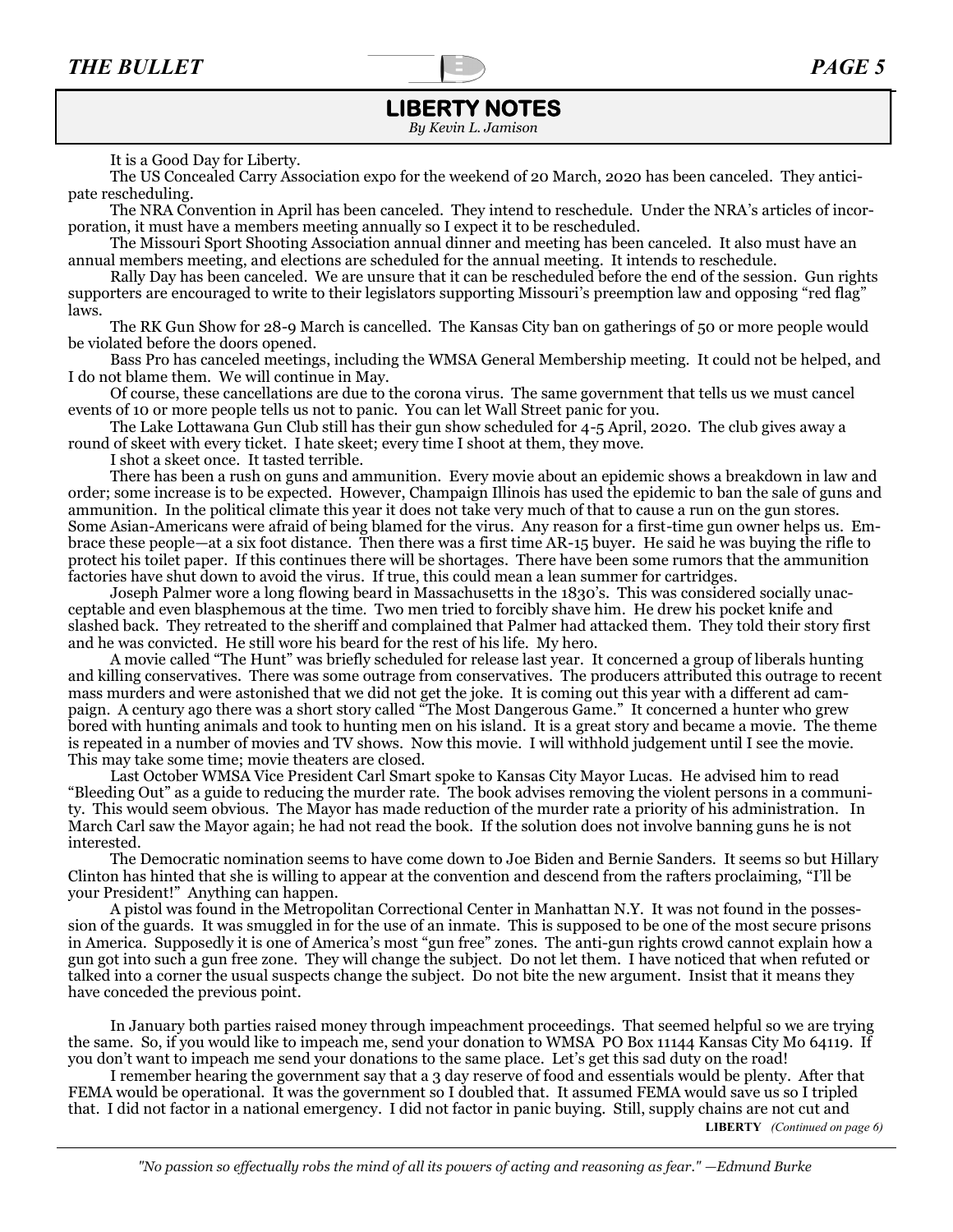#### **LIBERTY** *(Continued from page 5)*

trucks continue to delivery to stores. Some of this panic buying is now composed of speculators who will be selling at exorbitant prices. I shall have to re-evaluate my emergency reserves. This will not be our last emergency. Joe Biden might win.

It is against Missouri law for any law enforcement agency or local government to confiscate firearms or ammunition or to prohibit firearms use, display or storage during an emergency; RSMo 44.101. Federal law says the same thing at 42 U.S. Code section 5207. Federal law goes on to state that the guilty party can be sued in federal court for the return of guns and ammunition and the plaintiff gets attorney fees as well. Sometimes I love federal law.

Of course, there is always some petty tyrant who will use an emergency to see what he can get away with. In such a case record the identity of the petty tyrant, time, date and circumstances of the theft. The more details the better. At minimum record the agency involved in the theft. Citizens have the right to record law enforcement in action.

Tim Oliver, one of the early stalwarts of our movement, will be getting kidney surgery. Prayers for his recovery are welcome.

Take a moment. Check the expiration date of your concealed carry license. Take another moment. Check the expiration date of your driver's license. In October of this year we are required to have "Real ID." This will be required for boarding aircraft, federal buildings and I can see them requiring it to buy guns.

We shall overcome.

#### **Gun ownership is much higher than the Fake News Media wants you to believe**

Don't let the bobblehead media fool you. Gun ownership in America is as strong as ever.

According to a report from the National Shooting Sports Foundation (NSSF), there are approximately 423 million firearms in private circulation in America.

If you think about it, this runs completely contrary to the narrative the media is trying to paint.

The media are constantly trying to gaslight people into believing that gun ownership is dangerous and on the decline. This is nothing more than a psychological ruse to condition people into accepting that massive gun control is inevitable. Thankfully, most Americans don't buy into this nonsense.

Even when facing constant gun control threats from all levels of government, Americans continue to buy firearms. Many of these gun owners choose to not reveal their weapons. And I say more power to them. Public records of gun ownership could leave gun owners susceptible to harassment and potential state persecution if a national registry is set up.

2020 is already shaping up to be an interesting year for the Second Amendment. With gun sanctuaries popping up all over Virginia and a high-profile gun rally taking place in the Virginia capitol, gun politics may be going through an interesting transformation throughout America. Such times of increased state centralization will require more strategies centered around political decentralization such as nullification.

Thankfully, people are starting to wake up.

Learn why gun ownership is still rising and why gun owners should start thinking outside the box politically in my [latest post](https://el2.convertkit-mail.com/c/n4um0xe43ghvh6xm3rc6/kkhmh6h2r6z857/aHR0cHM6Ly93d3cudGhlYWR2b2NhdGVzLm9yZy8yMDIwLzAxL3ByaXZhdGUtZ3VuLW93bmVyc2hpcC1pbi1hbWVyaWNhLWlzLWhpZ2hlci10aGFuLXdlLXRoaW5rLw==) for *The Advocates for Self-Government*.

I hope you had a nice weekend,

#### *José Niño*

P.S. Unlike most political gooroos you see out there, I actually have hands-on experience with politics. I understand the numbers and what are some of the biggest fights that lie ahead. Most people live by outrage. I live by research. Doing your research is how you can stop preventable threats and figure out how to fight back against the powers that be. People prefer flash these days but substance is what counts most when dealing with credible threats such as the gun-grabbing ghouls.

"This country is owned by We the People. We wrote a Constitution. We put down what we wanted to put in it. We can amend it when we wish. And it is not up to nine people to tell 330 million Americans how to live."

—Justice Neil Gorsuch



"After a shooting spree, they always want to take the guns away from the people who didn't do it. I sure as hell wouldn't want to live in a society where the only people allowed guns are the police and the military."

—William S. Burroughs

"The danger is not, that the judges will be too firm in resisting public opinion, and in defense of private rights or public liberties; but, that they will be ready to yield themselves to the passions, and politics, and prejudices of the day." —Joseph Story

*The difference between genius and stupidity is that genius has its limits.' -Albert Einstein*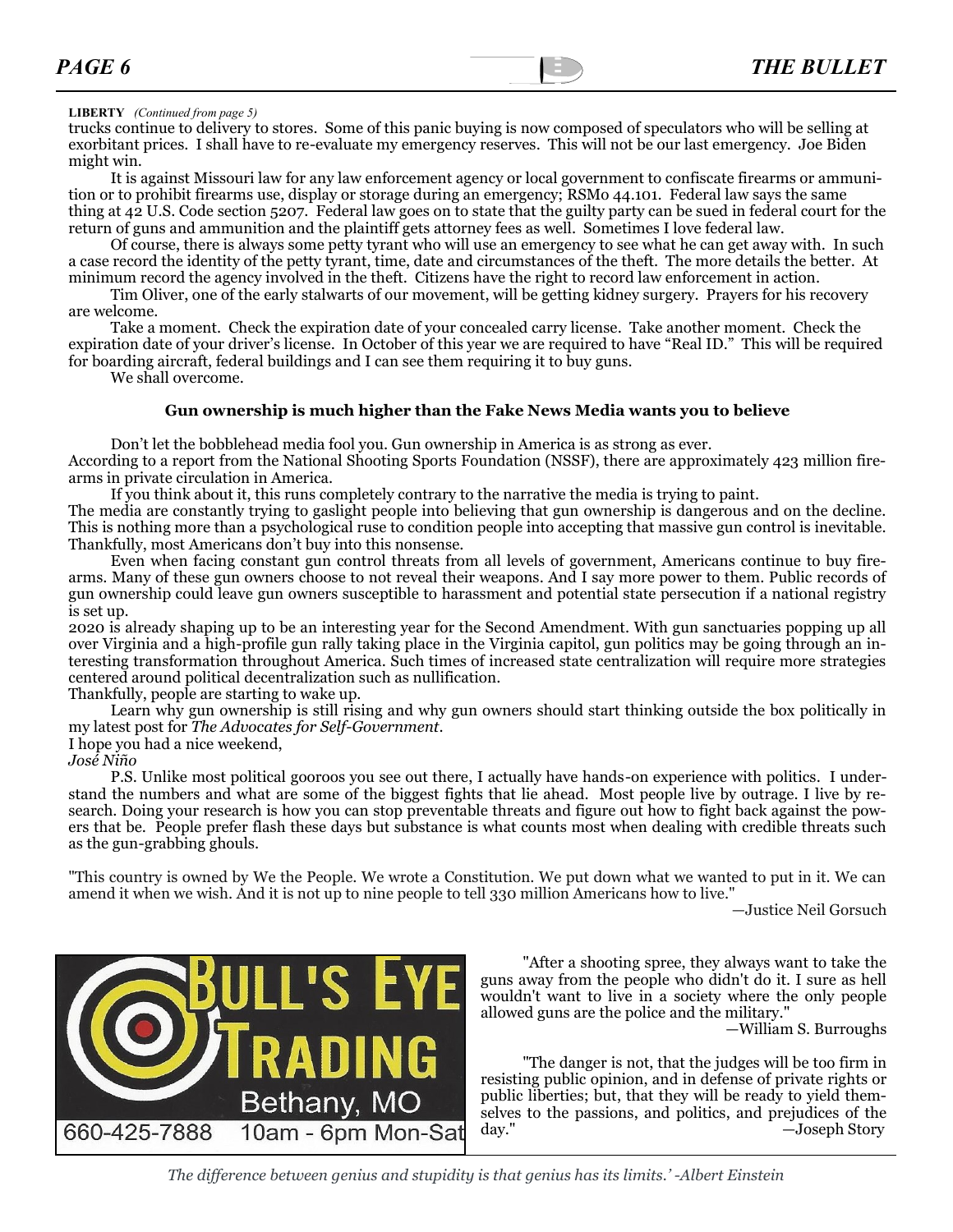#### **On Guns, Joe Biden is Full of It**

Presumptive Democratic 2020 Presidential Nominee Joe Biden is not one for clarity, tact, or a firm grasp of the facts. However, even an American public that has long been aware of his shortcomings was taken aback when the former vice president launched an unhinged attack on a pro-Second Amendment auto worker. Aside from further exposing a waning control of his faculties, the exchange revealed Biden's deep antipathy towards the Second Amendment, his profound ignorance on the firearms issue, and his willingness to lie for political advantage.

The verbal dispute occurred as Biden toured a Fiat Chrysler plant in Michigan as the state was holding its primary. As Biden made his rounds, auto worker Jerry Wayne went up to the presidential candidate and asked him about his position on the Second Amendment. Speaking with Fox News's Fox and Friends the following day, Wayne explained that he "asked [Biden] how he wanted to get the vote of the working man when a lot of us, we wield arms. We bear arms and we like to do that. And if he wants to give us work and take our guns, I don't see how he is going to get the same vote."

Wayne told Biden, "You're actively trying to end our Second Amendment right and take our guns," to which a visibly agitated Biden responded, "You're full of \*\*it." Following Biden's use of profanity, a female Biden staffer attempted to quell the confrontation. Biden responded by shushing the assistant.

Biden then claimed that he supports the Second Amendment, providing as evidence his ownership of 12 and 20 gauge shotguns. An angry Biden then professed "I'm not taking your gun away" and denied ever having said that he would take guns away. Wayne responded that there was video of Biden expressing his desire to take guns, to which the candidate responded with a denial.

At that point Biden thought it appropriate to point a finger in Wayne's face and clarify that he was going to "take your AR-14s away." The befuddled politician presumably was referring to America's most popular rifle, the AR-15. When Wayne protested Biden pointing a finger in his face, a now irate Biden challenged the auto worker to a fight, telling him "Don't tell me that, pal, or I'm going to go outside with your a\*\*."

Demonstrating a firmer grasp on U.S. civics than the Syracuse Law graduate\*, Wayne responded to the unhinged "public servant" by saying "You're working for me, man." Continuing his profanity-laced tirade, Biden responded with, "I'm not working for you. Don't be such a horse's a\*\*."

Confused, Biden then appeared to conflate commonly-owned semi-automatic rifles with machine guns. Wayne was then forced to explain to the former vice president the difference between semi-automatic and automatic firearms. An addled Biden then shouted "Do you need 100 rounds? Do you need 100 rounds?" before wandering off.

Describing the interaction for Fox News, Wayne recalled that Biden "kind of just went off the deep end." That is an understatement.

#### **Joe Biden does not support the Second Amendment**

Biden continues to boast about his role as lead sponsor on the Senate crime bill that contained the 1994 Clinton ban on commonly owned semiautomatic firearms and magazines with a capacity greater than 10 rounds. The ban was allowed to expire in 2004 after a federally funded study determined that "the ban's effects on gun violence are likely to be small at best and perhaps too small for reliable measurement." Despite this record of failure, in 2007 Sen. Biden introduced S.2237. This legislation would have reinstated the so-called "assault weapons" ban.

At present, Biden's campaign website touts his plan for a more restrictive ban on commonly owned semiautomatic firearms and magazines. Further, while attending a private \$500 a person fundraiser in November, Biden revealed his intent to ban 9mm pistols. According to an article from the Seattle Times, while at the soiree, the 77-year-old asked attendees "Why should we allow people to have military-style weapons including pistols with 9mm bullets and can hold 10 or more rounds?"

The U.S. Supreme Court has made clear that the Second Amendment prohibits the gun bans Biden advocates.

In the landmark Second Amendment case District of Columbia v. Heller, the Court concluded that the types of firearms protected by the Second Amendment include those "in common use at the time" for "lawful purposes like selfdefense." The AR-15, which it appears Biden was attempting to cite in his most recent anti-gun rant, is the most popular rifle in America and therefore undoubtedly "in common use" and protected by the Second Amendment.

In 2015, *Heller* decision author Justice Antonin Scalia reiterated that the Second Amendment and Heller preclude so-called "assault weapons" bans when he signed onto a dissent from the denial of certiorari in Friedman v. Highland Park. In the dissent, Justice Clarence Thomas explained,

*Roughly five million Americans own AR-style semiautomatic rifles [with many millions more owning them in 2020]. The overwhelming majority of citizens who own and use such rifles do so for lawful purposes, including self-defense and target shooting. Under our precedents, that is all that is needed for citizens to have a right under the Second Amendment to keep such weapons.*

In targeting 9mm pistols, Biden has called for a ban on one of the most popular firearms in America. According to ATF's Firearms Commerce in the United States FY 2019, there were over 3.6 million pistols manufactured in the U.S. in 2017. This was more than 1 million more guns than the next most popular category of firearms, rifles. Further, over 3.2 million handguns (including revolvers) were imported in to the U.S. in 2017.

In its annual report on the U.S. firearms industry, Shooting Industry reported that 9mm caliber pistols are the most commonly produced pistol and have been for many years. In 2017 alone, there were more than 1.7 million 9mm pistols produced in the U.S. Cumulatively there are tens of millions of 9mm pistols in the hands of law-abiding Americans.

**BIDEN** *(Continued on page 8)*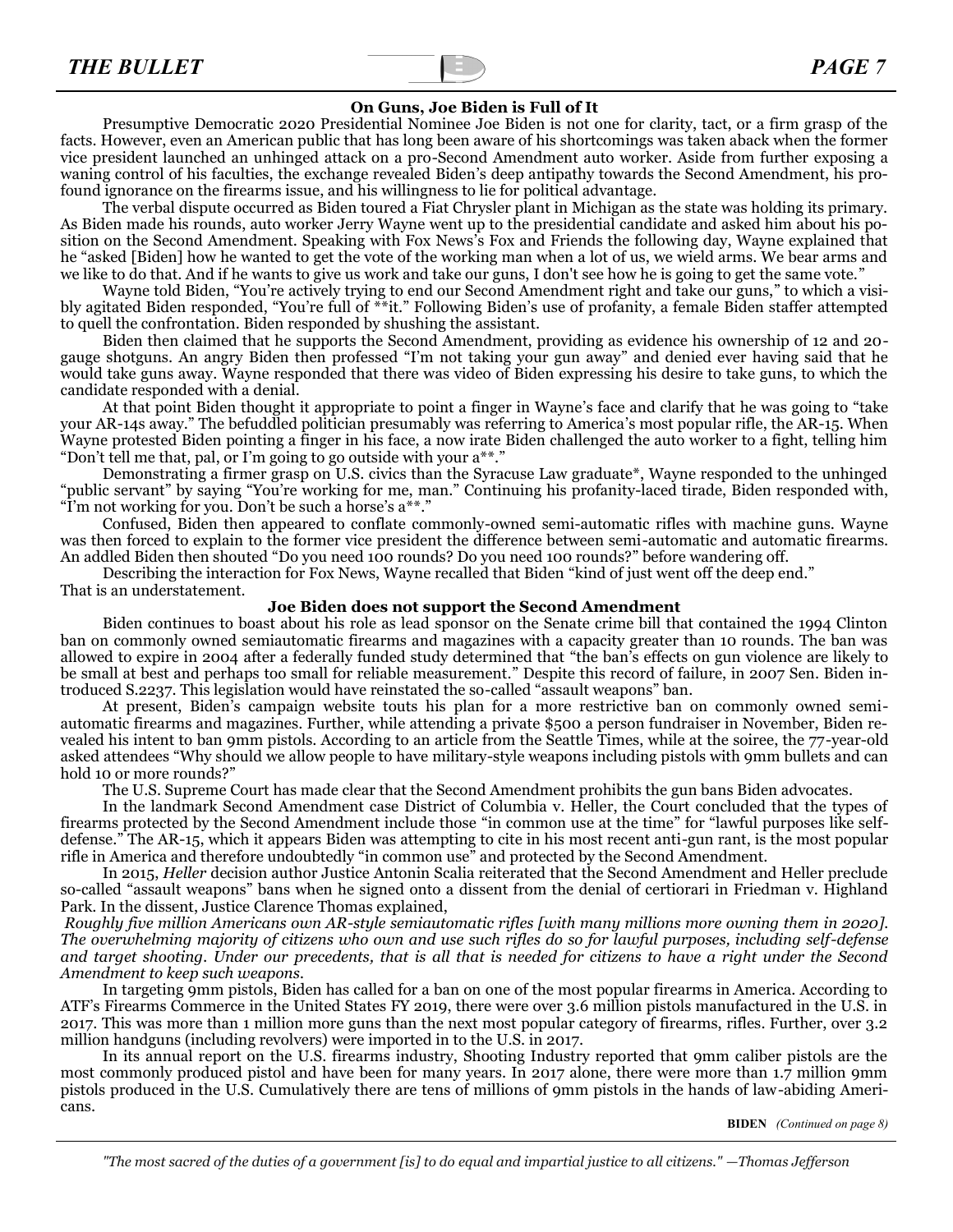#### **BIDEN** *(Continued from page 7)*

As with so many anti-gun politicians, when Biden claims to support the Second Amendment he is not being honest.

#### **Joe Biden wants to take your guns**

At a campaign rally in Dallas on the Monday before the Super Tuesday primaries, failed U.S. senate and presidential candidate Robert Francis "Beto" O'Rourke endorsed Biden for president. Sharing the stage with his former rival, Biden stated, "I want to make something clear. I'm going to guarantee you this is not the last you'll see of this guy." Biden went on say, "You're going to take care of the gun problem with me. You're going to be the one who leads this effort. I'm counting on ya."

Following the campaign event, Biden and O'Rourke went to local burger chain Whataburger, where the septuagenarian continued to heap praise on the former manny's anti-gun advocacy. Speaking about Beto and gun control, Biden stated, "This guy changed the face of what we're dealing with regarding guns, assault weapons… and I just want to warn [Beto's wife] that if I win I'm coming for him."

By offering Beto a role on guns in a potential future administration, Biden has made clear that he supports Beto's gun control position. That position is gun confiscation.

During the September 12, 2019 Democratic debate, Beto O'Rourke was asked about his proposal to confiscate commonly-owned semi-automatic firearms. Beto responded in part by saying, "hell yes, we're going to take your AR-15." The Beto campaign would go on to sell t-shirts with the anti-gun slogan.

Less than a week later, Beto reiterated his call for gun confiscation on CNN's Cuomo Prime Time. During an interview, Chris Cuomo asked Beto, "All right, so let's state the proposition. Are you, in fact, in favor of gun confiscation?" Beto responded with "Yes."

There can be no doubt that Biden understands Beto would confiscate firearms, as he shared the debate stage with him on September 12.

Moreover, Biden himself has stated that he intends to take firearms. Biden had the following exchange with CNN's Anderson Cooper when asked about firearm confiscation during an August 5, 2019 interview.

*Cooper: So, to gun owners out there who say well a Biden administration means they are going to come for my guns.*

*Biden: Bingo! You're right if you have an assault weapon.*

Biden must think he can get away with lying to Second Amendment-supporting working people. In the friendly confines of a CNN interview, Biden is more than happy to admit his gun confiscation plans. However, put him in front of a group of workers and he tries to hide his radical anti-gun agenda.

Thanks to autoworker Jerry Wayne, Biden wasn't able to get away with it this time. Wayne was correct to ask Biden about his history of attacking the Second Amendment and support for firearms confiscation. Biden, on the other hand, was full of it.

#### **The 2A is a Constant in Times of Crisis**

Concerns for personal safety, new limitations on the arrests of criminals in some cities, and potential gun control enacted under the guise of fighting the pandemic have Americans preparing to take responsibility for their own safety. Sales of firearms and ammunition have surged across the country, even in the most ardently anti-gun states.

[The Los Angeles Times story on surging sales](https://www.latimes.com/world-nation/story/2020-03-15/coronavirus-pandemic-gun-sales-surge-us-california) included a photo of the line at a Culver City, California gun shop that stretched out the door and around the corner. The surge in sales is also happening in New York – the [New York Post](https://nypost.com/2020/03/17/new-yorkers-flock-to-gun-stores-amid-coronavirus-outbreak/) reported lines out the door at some gun shops, with people waiting to get a firearm and/or ammunition.

As in other places, buyers reported the need to protect their families. Purchasing decisions were limited by the gun control regime in New York, where buyers found at least one shop had run out of shotguns. Acquiring a pistol permit in New York takes time, patience, and money – three finite resources that families could certainly apply elsewhere.

A marketing executive at a North Carolina firearms store told [NBC News](https://www.nbcnews.com/business/consumer/gun-sales-rise-coronavirus-fears-trigger-personal-safety-concerns-n1161926), "Most of what we're hearing is fear and uncertainty. Our customers want to be able to protect themselves and their families and they want to ensure they have the means to do so." A [Pennsylvania shop manager told CBS News](https://www.cbsnews.com/news/guns-ammunition-sales-coronavirus-concerns/) that his store had "easily the busiest day we've ever had" and that sales were up "at least 50%" from a typical day. A store in Georgia told CBS News that sales are up about 400% this year. [In Colorado,](https://www.denverpost.com/2020/03/17/guns-ammunition-sales-spike-colorado-coronavirus/) a salesman reported that people "are taking their security into their own hands."

The retail website Ammo.com has told numerous reporters that transactions increased 68% in the period after February 23rd compared to the same number of days prior.

February  $23^{\text{rd}}$  – when the number of coronavirus disease 2019 cases in Italy began to spike and the country saw the first deaths from the disease between the 21st and the 23rd. Americans and people around the world have watched as the number of cases – and deaths – in Italy have increased rapidly.

And many Americans have decided to exercise their Constitutionally-affirmed right to keep and bear arms to make sure that they can protect themselves and their loved ones.

This surge follows an increase in NICS background checks likely due to concerns about the political environment, with every Democrat candidate for President trying to be the face of gun confiscation (turns out [Michael Bloomberg fi](https://www.nraila.org/articles/20200309/bloomberg-quits-after-coming-up-short-on-super-tuesday)[nally found something he can](https://www.nraila.org/articles/20200309/bloomberg-quits-after-coming-up-short-on-super-tuesday)'t buy). We previously reported on the record-[setting January NICS](https://www.nraila.org/articles/20200210/2020-starts-with-another-nics-record) background check numbers and the February numbers, which were the [third busiest month ever](https://www.nraila.org/articles/20200309/amid-the-anti-gun-hysteria-of-the-democrat-primary-nics-sets-another-record) for the FBI's NICS Office. Some of these

**CRISUS** *(Continued on page 9)*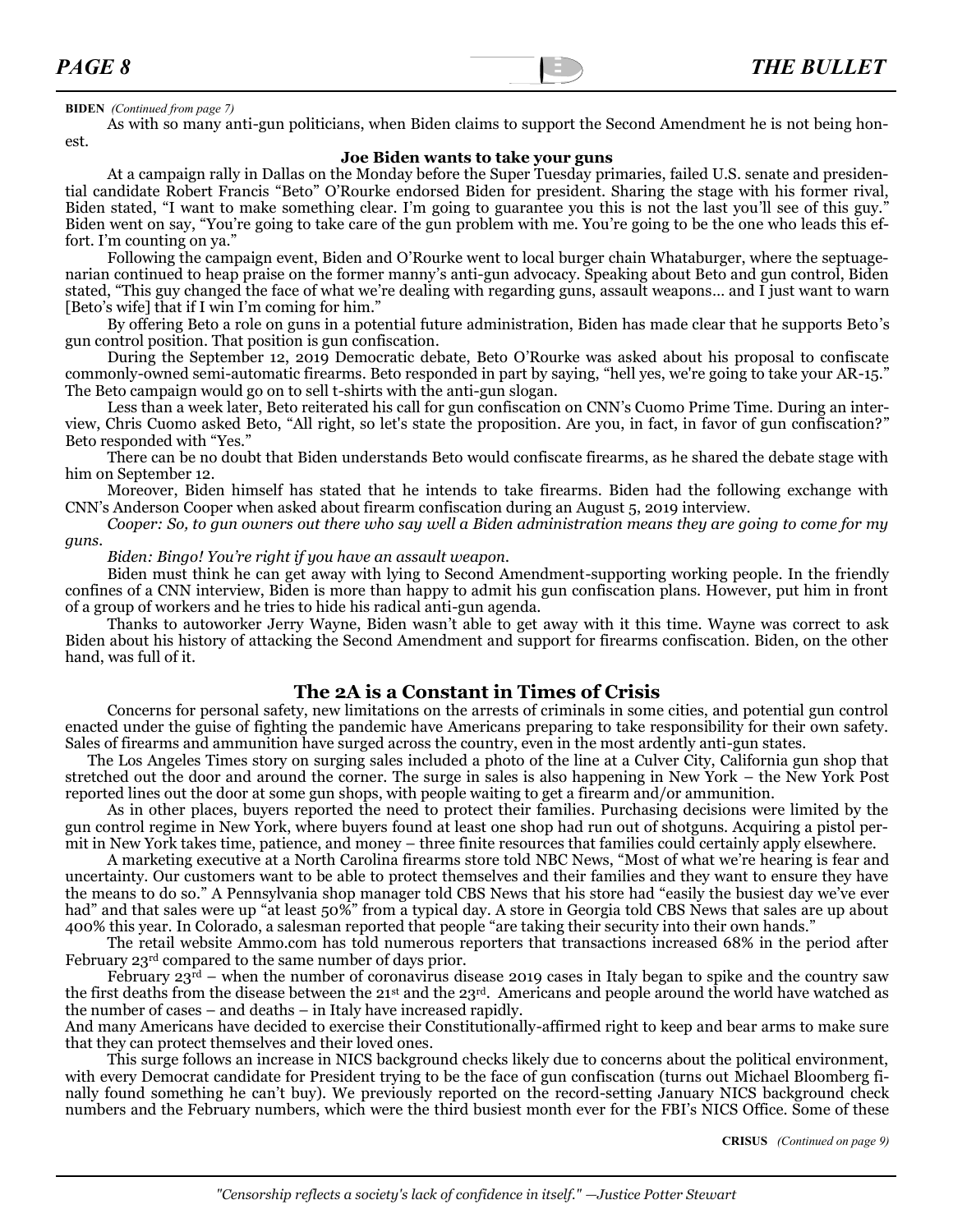### **CRISUS** *(Continued from page 8)*

sales were spurred by political environment concerns, Concerns over COVID-19 likely contributed to at least some of those sales in late January and certainly by late February.

The week of February 24th through March 1st of this year was the [third busiest week ever for the NICS Office,](https://www.fbi.gov/file-repository/nics_firearm_checks_top_10_highest_days_weeks.pdf/view) with 797,221 total background checks run. That start date coincides with the steep rise of COVID-19 cases in Italy.

The New York Times reported that "some dealers said an unusually high proportion of sales have been to firsttime gun buyers." A first-[time gun buyer, Andrea Barragan in Colorado, told the Denver Post](https://www.denverpost.com/2020/03/17/guns-ammunition-sales-spike-colorado-coronavirus/) that she had been thinking about buying a firearm for self-defense and that uncertainty stemming from the pandemic helped finalize her decision. Another first-time gun buyer Anna Carreras told the [Los Angeles Times,](https://www.latimes.com/world-nation/story/2020-03-15/coronavirus-pandemic-gun-sales-surge-us-california) Better to be prepared and not need it than need it and not have it."

That may sound cliché but it's an honest description of how many Americans feel – especially in times of uncertainty.

#### **[Yes, Women and Minorities Should Own Firearms](https://patriotpost.us/articles/68892-yes-women-and-minorities-should-own-firearms-2020-02-28?mailing_id=4895&utm_medium=email&utm_source=pp.email.4895&utm_campaign=digest&utm_content=body)**

The next time a criminal tries to steal a woman's purse or assault a seemingly defenseless female walking back to her apartment, he's more likely to be staring down the barrel of a handgun. And she's probably well trained on how to use that weapon. It's the age of the firearm feminist, and it's driving the Left crazy.

Igor Volsky, executive director of Guns Down America and former vice president of the Center for American Progress, recently [complained](https://twitter.com/igorvolsky/status/1231960877248733191) that "gun makers are softening their image" in order to appeal to "women, children, and members of minority groups." But that's *good* news, Igor.

Women and minorities *should* take advantage of their right to self-defense and learn how to protect themselves, especially in leftist-dominated urban centers where Rule of Law takes a backseat to "social justice." And if children grow up knowing why the Second Amendment is important, they'll learn how to become responsible gun owners themselves.

"People like Igor Volsky make a good living making a boogeyman out of the firearms industry," [writes](https://theresurgent.com/2020/02/25/women-minorities-nssf-marketing-guns-volsky/) Gabriella Hoffman at The Resurgent. "If he placed the same energy on criminals who are solely responsible for gun crimes rather than innocent law-abiding gun owners, perhaps he would be a more effective advocate of true gun safety."

But logic doesn't sit too well with gun grabbers like Volsky — those who'd rather deny the Second Amendment rights of all Americans.

Volsky further argued, "The firearm industry realizes that to survive into the future it must 'broaden its reach beyond the aging white men who have been its core customers' — and so they're now trying to sell their products to other demographics. This is incredibly dangerous."

Did you catch the condescension in that last sentence? Volsky believes it's "incredibly dangerous" to broaden the appeal of the Second Amendment and thereby allow *all* Americans to defend themselves.

No, such an appeal would only be "dangerous" to Volsky's agenda.

Why? Because as gun owners become increasingly diverse, the Left will no longer be able to marginalize them as angry, rural, white, and male — like the ["bitter clingers"](https://youtu.be/VZWaxjiQyFk) that Barack Obama once smeared at a posh San Francisco fundraiser.

Indeed, as The Washington Free Beacon's Stephen Gutowski [writes,](https://freebeacon.com/issues/gun-control-exec-says-attempts-to-sell-guns-to-minorities-women-incredibly-dangerous/) Volsky's "comments caused a backlash among female and minority gun-rights advocates who said [his] rhetoric harks back to the racist history of gun control in America."

Blacks, as we've noted before, have been [targeted](https://patriotpost.us/articles/68126-the-racist-history-of-gun-control-2020-01-24?mailing_id=4895&utm_medium=email&utm_source=pp.email.4895&utm_campaign=digest&utm_content=body) by gun-control measures throughout American history. In the antebellum South, racist politicians sought to [disarm](https://reason.com/2005/02/15/the-klans-favorite-law/) newly emancipated blacks, leaving them defenseless against lynch mobs and the Ku Klux Klan. And throughout the 20th century, gun-control legislation disproportionately affected black Americans.

Gutowski adds that Mark Oliva of the National Shooting Sports Foundation believes "the gun industry's efforts to reach out to women and minorities — some of the industry's fastest-growing customer groups — are nothing new. He said the industry has long worked to accommodate users of every background based on feedback from shooters. The growing popularity of shooting among women has led companies such as Smith and Wesson to shape recoil-spring tension, stock length, and magazine design to meet the demands of female shooters."

Making guns accessible to well-trained, responsible gun owners of all stripes will do far more to ensure our safety than any government policy or program. Gun confiscation has always been about the power of the state — and about taking away the right to self-defense from law-abiding citizens.

So brace yourselves. We can expect the gun grabbers to turn up the heat as women and minorities begin to realize that carrying a firearm is the best way to protect themselves — and the best way to ensure that our God-given right to selfdefense is safe for another generation.

*"In the '70s and '80s, many of these guns were as available as they are now, but we weren't having these mass shootings that we have today. So I think we need to really ask ourselves the question of what has socially brought us to this point in history, and what have we done, and what can we do differently to change society. That's certainly a question that needs to be continued to [be] ask[ed], because I don't know that taking everyone's guns, and buying everybody's guns back, is going to cure the national massacres that we've had in recent history."*

*—Democrat Rep. Vicente González*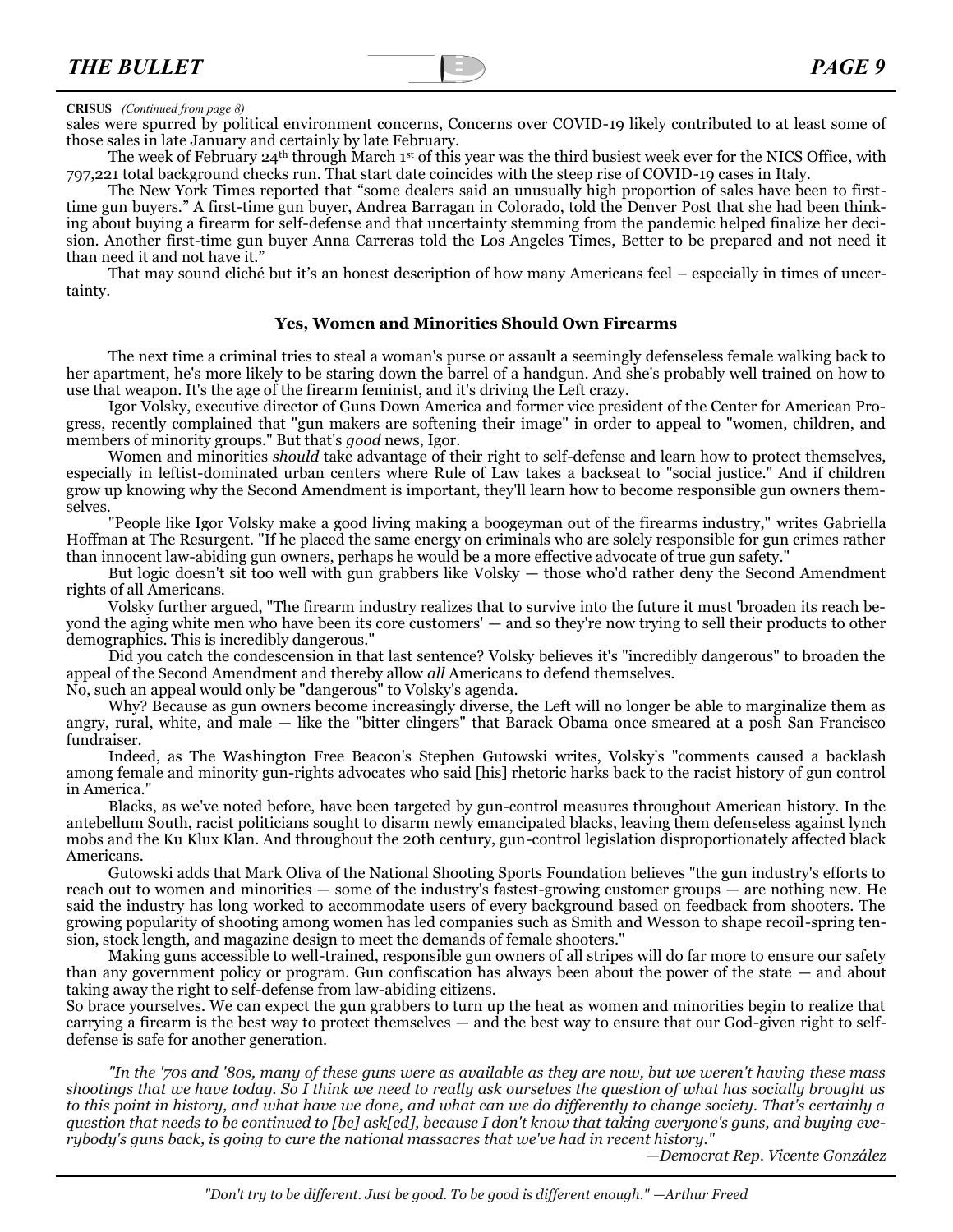# **We're having a raffle!**

### **We're raffling off a Henry American Eagle Lever Action Rifle .22 Cal.**

**We will have a limited number of raffle tickets.** We will not mail tickets to members to sell. Tickets will be available at all General meetings and at events where WMSA has a table. Additionally to build our treasury for the coming year, this year's raffle is aimed towards gaining more WMSA members.

**The tickets are \$5 each or 5 for \$20.** As an added incentive, bring in a new member at a General Membership Meeting and get a free raffle ticket. Any current member who brings in a new WMSA member gets a free raffle ticket for each new member added to our rolls.

Bring your prospective new member to a General membership meeting and when the new member completes the membership application and pays their dues, you are handed a ticket, no charge! The drawing for the rifle will be at the January 2021 RK Gun Show at the KCI Expo Center.

Go recruit new members, get a free ticket for every member and exhaust our limited number of tickets.



### **Tickets can also be obtained via mail by sending a check to the WMSA, P.O. Box 11144, Kansas City, MO 64119.**

If you win, what will you get? You get more than just the rifle.

## **Henry American Eagle Lever Action .22 cal Rifle Hard carrying case**

## **Tickets are \$5 each or 5 for \$20**

Here's your chance for a Henry Rifle with hard case.

Come to our next General meeting and buy your tickets!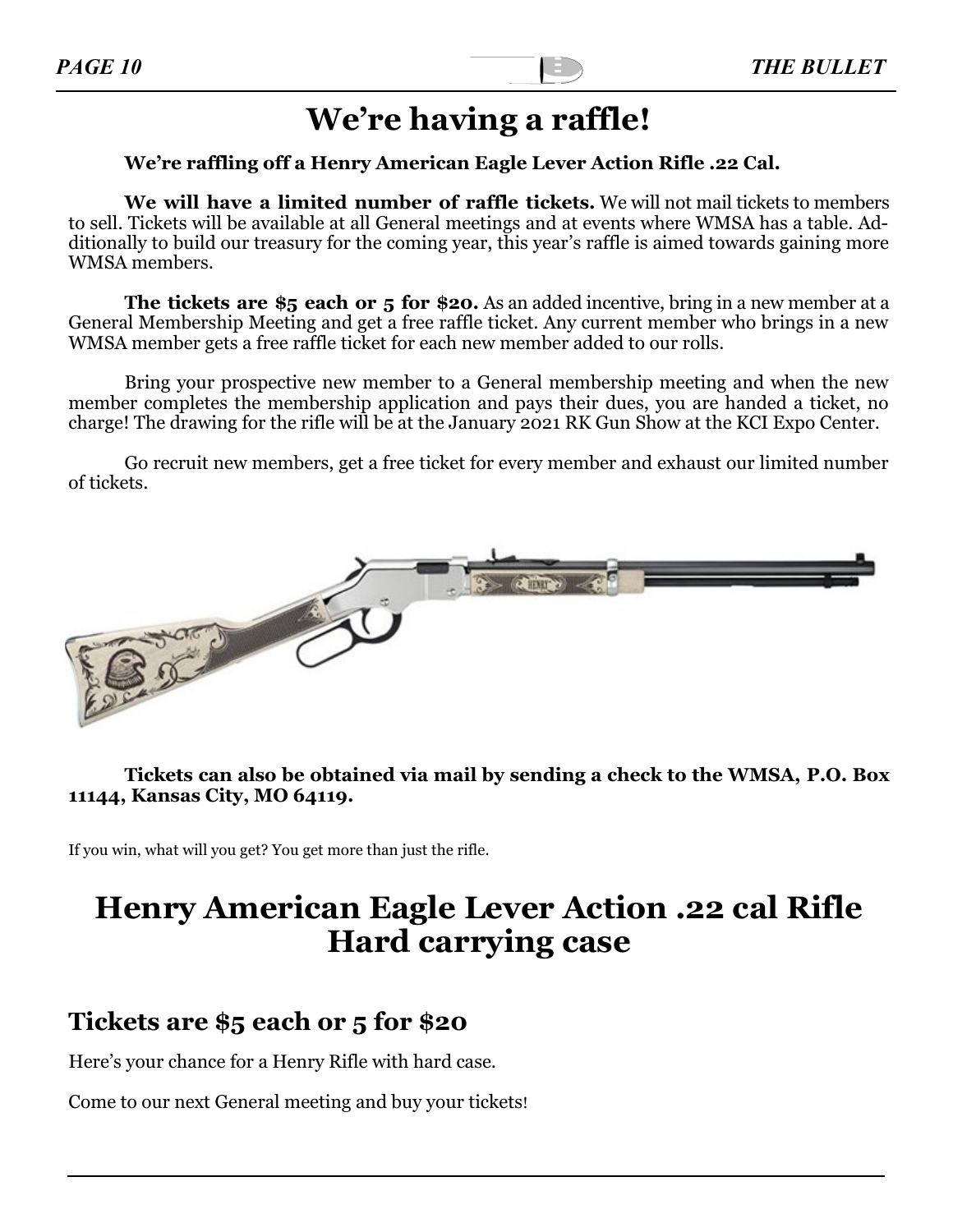# MEMBERSHIP APPLICATION

## WESTERN MISSOURI SHOOTERS ALLIANCE

The Alliance is a regionally-based, grass-roots organization that seeks to;

- 1) Counter the designs of malicious legislators.
- 2) Confront the media's twisted portrayals of gun rights issues.
- 3) Politicize and activate gun owners in defense of their rights.
- 4) Acquaint the public with the true nature of the Second Amendment.
- 5) Network with other pro-gun groups to coordinate local, state and national strategies.
- 6) Train people in basic firearm safety and handgun defense.
- 7) Sponsor and support pro-gun legislation.
- 8) Make politicians aware that gun owners are awakening from their accustomed apathy and **WILL TOLERATE NO FURTHER EROSION OF THEIR FREEDOMS!**

| Date: $\frac{1}{\sqrt{1-\frac{1}{2}}}$               |                                                       |                                                             |  |
|------------------------------------------------------|-------------------------------------------------------|-------------------------------------------------------------|--|
|                                                      |                                                       | Mail to:                                                    |  |
|                                                      |                                                       | <b>Western Missouri Shooters Alliance</b><br>P.O. Box 11144 |  |
| City:                                                |                                                       | <b>Kansas City, MO 64119</b>                                |  |
| State: $\angle Zip:$                                 |                                                       | Hotline (877) 333-WMSA<br>www.wmsa.net                      |  |
| Occupation:                                          | County:                                               |                                                             |  |
| Home Phone: $($ $)$ $-$                              |                                                       |                                                             |  |
|                                                      | NRA member? Registered Voter?                         |                                                             |  |
| Check membership type:                               |                                                       |                                                             |  |
| Annual<br>$\overline{$30}$                           | Senior $(65+)$<br>$\overline{$}20$                    | Associate<br>\$15 (spouse, no newsletter)                   |  |
| 3 Year Annual<br>$\overline{$87}$                    | 3 Year Senior<br>$$57(65+)$                           | 3 Year Associate<br>\$28 (spouse, no newsletter)            |  |
| Sponsor<br>$$100$ (4 business card<br>ads per year.) | Sponsor<br>$$250$ (12 business card<br>ads per year.) |                                                             |  |

*Dedicated to the restoration of the inalienable right to keep and bear arms as guaranteed by the Second Amendment*